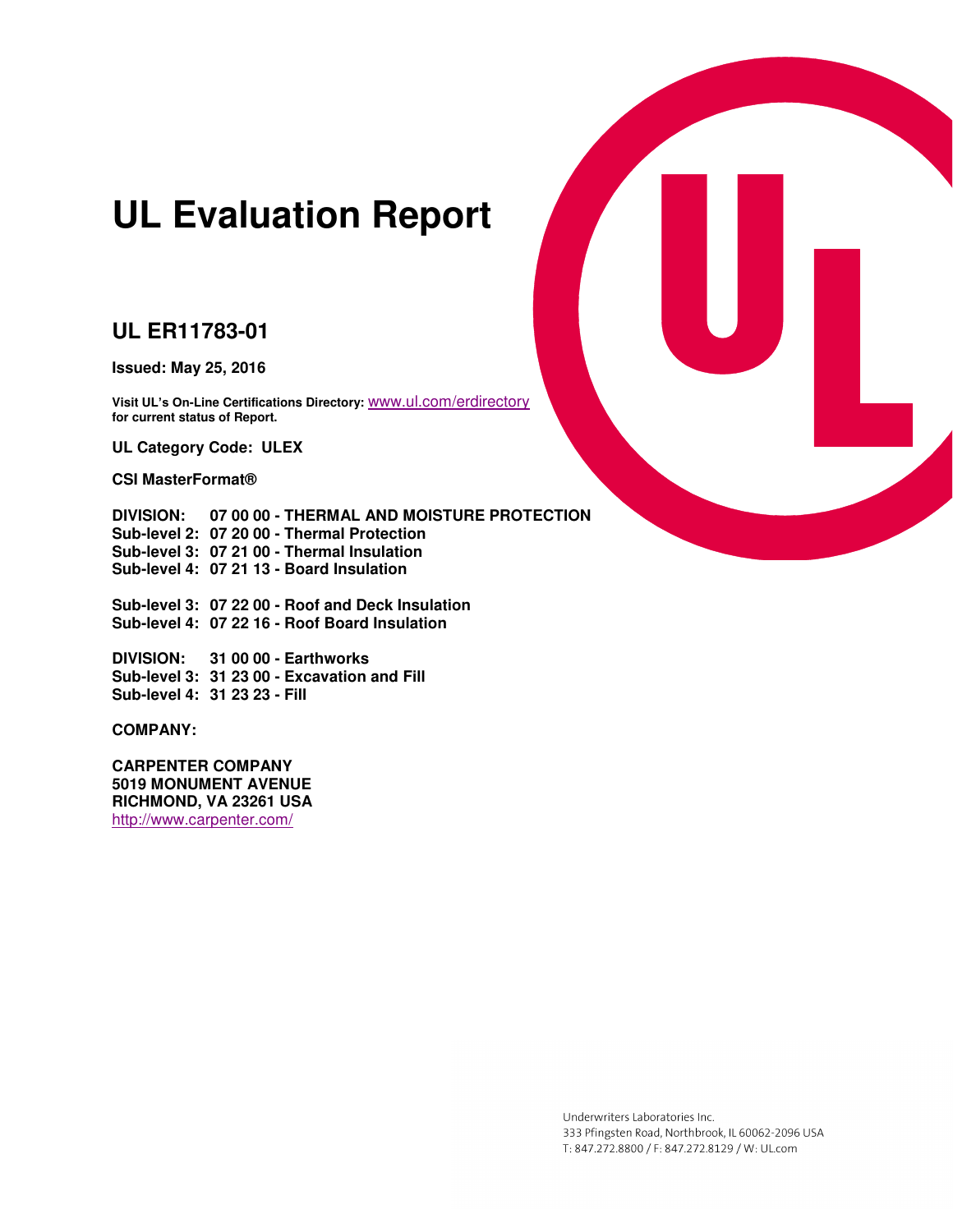## **1. SUBJECT:**

## **CARPENTER EXPANDED POLYSTYRENE**

## **2. SCOPE OF EVALUATION**

- 2015, 2012 *International Building Code* <sup>®</sup> (IBC)
- 2015, 2012 *International Residential Code* <sup>®</sup> (IRC)
- 2015, 2012 *International Energy Code* <sup>®</sup> (IECC)
- ■ICC-ES Acceptance Criteria for Foam Plastic Insulation (AC12), dated June 2012
- ICC-ES Acceptance Criteria for Termite Resistant Foam Plastic (AC239), dated October 2008
- ICC-ES Acceptance Criteria for Quality Documentation (AC10), dated June 2014

#### **The products were evaluated for the following properties**

- Surface Burning Characteristics (ANSI/UL723, ASTM E84)
- Physical Properties (ASTM C578)
- Physical Properties (ASTM E2430)
- Physical Properties (ASTM D6817)
- Roof Deck Construction Material With Resistance to Internal Fire Exposure (ANSI/UL1256)
- Roofing Systems for Exterior Fire Exposure (ANSI/UL790, ASTM E108)
- Flammability Testing for Use in Attics and Crawl Spaces (ICC-ES AC12, App. A and B)
- Termite-Resistance, (ICC-ES AC 239)
- Foam Plastic Special Approval (ANSI/UL1715)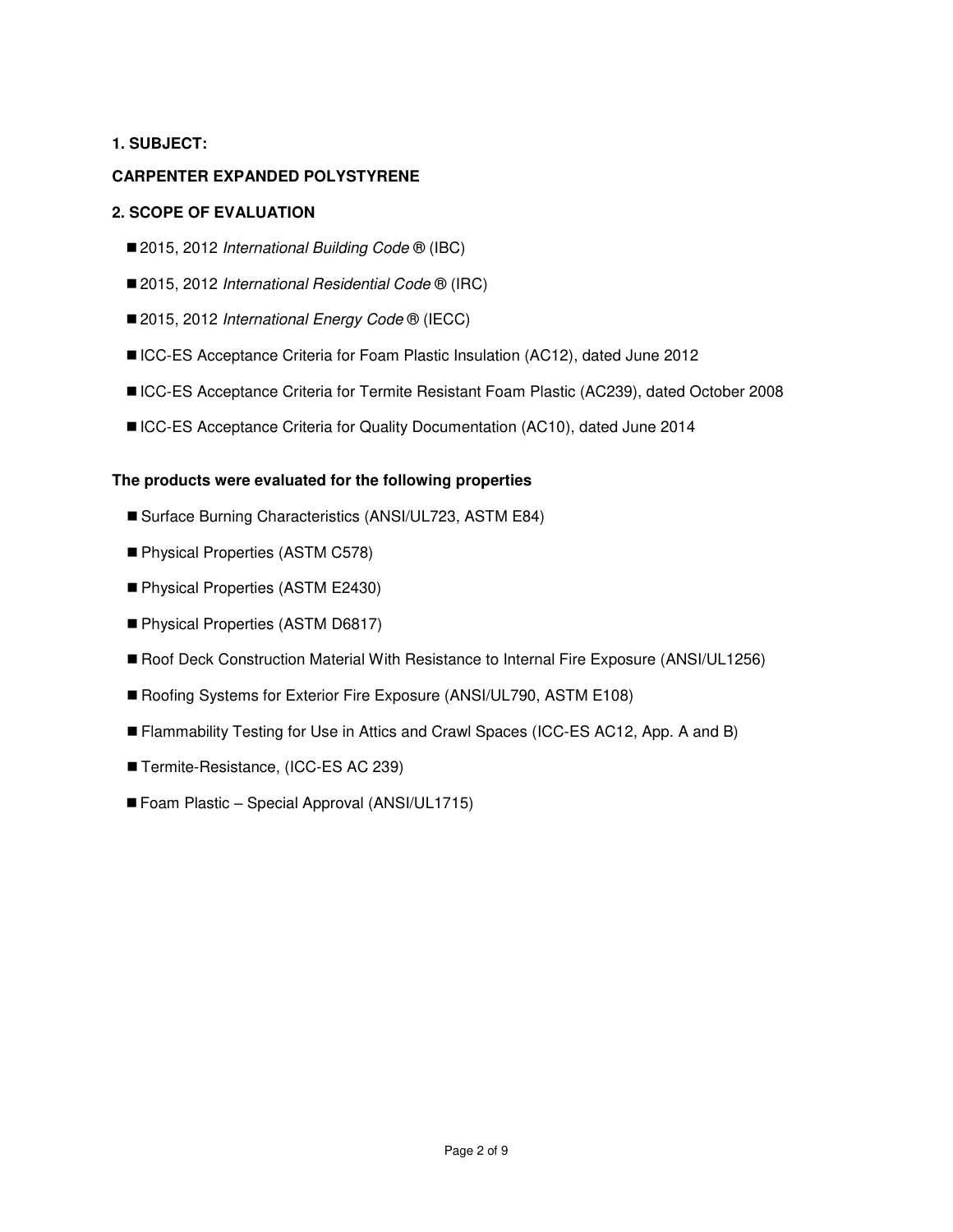## **3. REFERENCED DOCUMENTS**

## ICC-ES:

- ICC-ES Acceptance Criteria for Foam Plastic Insulation (AC12), dated June 2012
- **ICC-ES Acceptance Criteria for Quality Documentation (AC10), dated December 2014**
- ICC-ES Acceptance Criteria for Termite-Resistant Foam Plastics (AC239), dated November 2008 ANSI/UL:
	- ANSI/UL723 (ASTM E84),  $10^{th}$  edition, Test for Surface Burning Characteristics of Building **Materials**
	- ANSI/UL790 (ASTM E108),  $8<sup>th</sup>$  edition, Standard Test Methods for Fire Tests of Roof Coverings
- **ANSI/UL1256,**  $4^{\text{th}}$  **edition, Standard for Fire Test of Roof Deck Constructions**
- ANSI/UL1715, Fire Test of Interior Finish Material

## ASTM:

- ASTM C578-15b, Standard Specification for Rigid, Cellular Polystyrene Thermal Insulation
- ASTM D6817-15,Standard Specification for Rigid Cellular Polystyrene Geofoam
- ASTM D7180-05, Standard Guide for Use of Expanded Polystyrene (EPS) Geofoam in Geotechnical Projects
- **ASTM D7557-09, Standard Practice for Sampling of Expanded Polystyrene Geofoam Specimens**
- ASTM E2430-13, Standard Specification for Expanded Polystyrene (EPS) Thermal Insulation Boards for Use in Exterior Insulation Finish Systems (EIFS)

## **4. USES**

#### **4.1 General**

The products described in this report are used as nonstructural insulation on the interior or exterior of above grade walls, on the interior or exterior of below grade walls, below concrete slabs, around concrete slab edges, or as roof insulation. Installation shall be in accordance with Section 6 of this report.

Carpenter EPS may be used on walls in attics and crawl spaces when installation is in accordance with Section 6.4.

The insulation may be used as a vapor retarder when installation is in accordance with 6.2.

Carpenter EPS may be used in commercial and residential roofing systems classified for use in Class A, B, and C assemblies, when installed in accordance with 6.3. Refer to UL TGFU Listings for specific classifications.

The insulation may be used as a component in Exterior Insulation and Finish Systems (EIFS).

## **4.2 Carpenter Geofoam Blocks**

Carpenter Geofoam Blocks may be used as lightweight structural fill in floor cavities. Installation shall be in accordance with Section 6.5 of this report.

## **5. PRODUCT DESCRIPTION**

## **5.1 General**

The products covered under this report are molded, closed-cell expanded polystyrene having a flame spread index not exceeding 25 and a smoke developed index not exceeding 450 for thicknesses up to 6 inches, when tested in accordance with UL723 (ASTM E84) as required by IBC [Section 2603.3](http://publicecodes.cyberregs.com/icod/ibc/2012/icod_ibc_2012_26_par005.htm) or IRC [Section 316.3,](http://publicecodes.cyberregs.com/icod/irc/2012/icod_irc_2012_3_par210.htm) as applicable.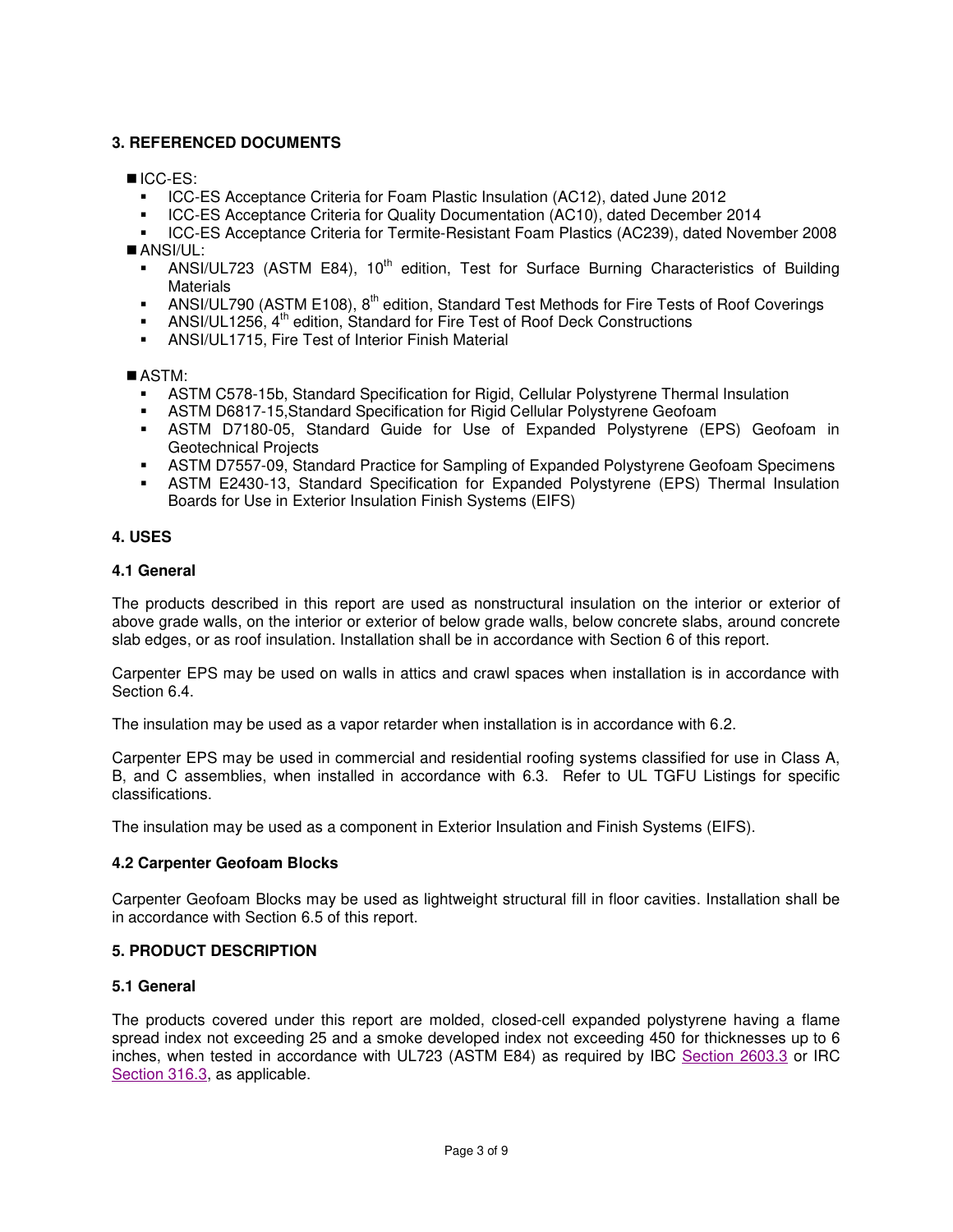Products containing the additive Preventol® and identified as such on the product markings, have been treated for termite resistance in accordance with IBC [Section 2603.9 exception 2](http://publicecodes.cyberregs.com/icod/ibc/2012/icod_ibc_2012_26_par033.htm) (Section 2603.8 exception 2 in 2015 IBC), or IRC Section **R318.4** exception 2, as applicable.

#### **5.2 Carpenter EPS Insulation Boards**

 All Carpenter EPS board cores have been found to comply with ASTM C578. The boards are manufactured at minimum densities of 0.70, 0.90, 1.15, 1.35, 1.80, 2.40, and 3.00 lbs/ft<sup>3</sup> and have ASTM C578 designations of Type XI, Type I, Type VIII, Type II, Type IX, Type XIV, and Type XV respectively. See excerpt from ASTM C578, Table 1 below for minimum Thermal Resistance values for each Type:

| <b>ASTM TYPE</b>     | DENSITY, min., lb/ft <sup>3</sup> | THERMAL RESISTANCE <sup>1</sup> , min.,<br>$\degree$ F-ft <sup>2</sup> -h/Btu |
|----------------------|-----------------------------------|-------------------------------------------------------------------------------|
| Type XI              | 0.70                              | 3.1                                                                           |
| Type I               | 0.90                              | 3.6                                                                           |
| Type VIII            | 1.15                              | 3.8                                                                           |
| Type II              | 1.35                              | 4.0                                                                           |
| Type IX              | 1.80                              | 4.2                                                                           |
| Type XIV             | 2.40                              | 4.2                                                                           |
| Type $X\overline{V}$ | 3.00                              | 4.3                                                                           |

#### **Table 1 – Thermal Resistance Values**

<sup>1</sup>Thermal resistance (R) values are based on tested values at 1 inch thickness and 75°F mean temperature and must be multiplied by the installed thickness for thicknesses greater than 1 inch.

Carpenter EPS Insulation Boards intended for use in EIFS systems have been found to comply with ASTM C578 and ASTM E2430. The boards are manufactured at a minimum density of 0.90 lbs/ft<sup>3</sup> and have the ASTM C578 designation of Type I.

#### **5.3 Carpenter Geofoam Blocks**

Carpenter Geofoam Blocks have been found to comply with ASTM D6817. The blocks are manufactured at minimum densities of 0.70, 0.90, 1.15, 1.35, 1.80, 2.40, and 2.85 lbs/ft<sup>3</sup> and have ASTM D6817 designations of EPS 12, EPS15, EPS19, EPS22, EPS29, EPS39, and EPS46 respectively. See excerpt from ASTM D6817, Table 2 below.

|  | Table 2 - ASTM D6817 Physical Property Requirements for RCPS Geofoam |
|--|----------------------------------------------------------------------|
|--|----------------------------------------------------------------------|

| <b>ASTM TYPE</b> | DENSITY, min., lb/ft <sup>3</sup> | <b>COMPRESSIVE RESISTANCE, min., psi</b><br>at 1 % Strain |
|------------------|-----------------------------------|-----------------------------------------------------------|
| Type EPS12       | 0.70                              | 2.2                                                       |
| Type EPS15       | 0.90                              | 3.6                                                       |
| Type EPS19       | 1.15                              | 5.8                                                       |
| Type EPS22       | 1.35                              | 7.3                                                       |
| Type EPS29       | 1.80                              | 10.9                                                      |
| Type EPS39       | 2.40                              | 15.0                                                      |
| Type EPS46       | 2.85                              | 18.6                                                      |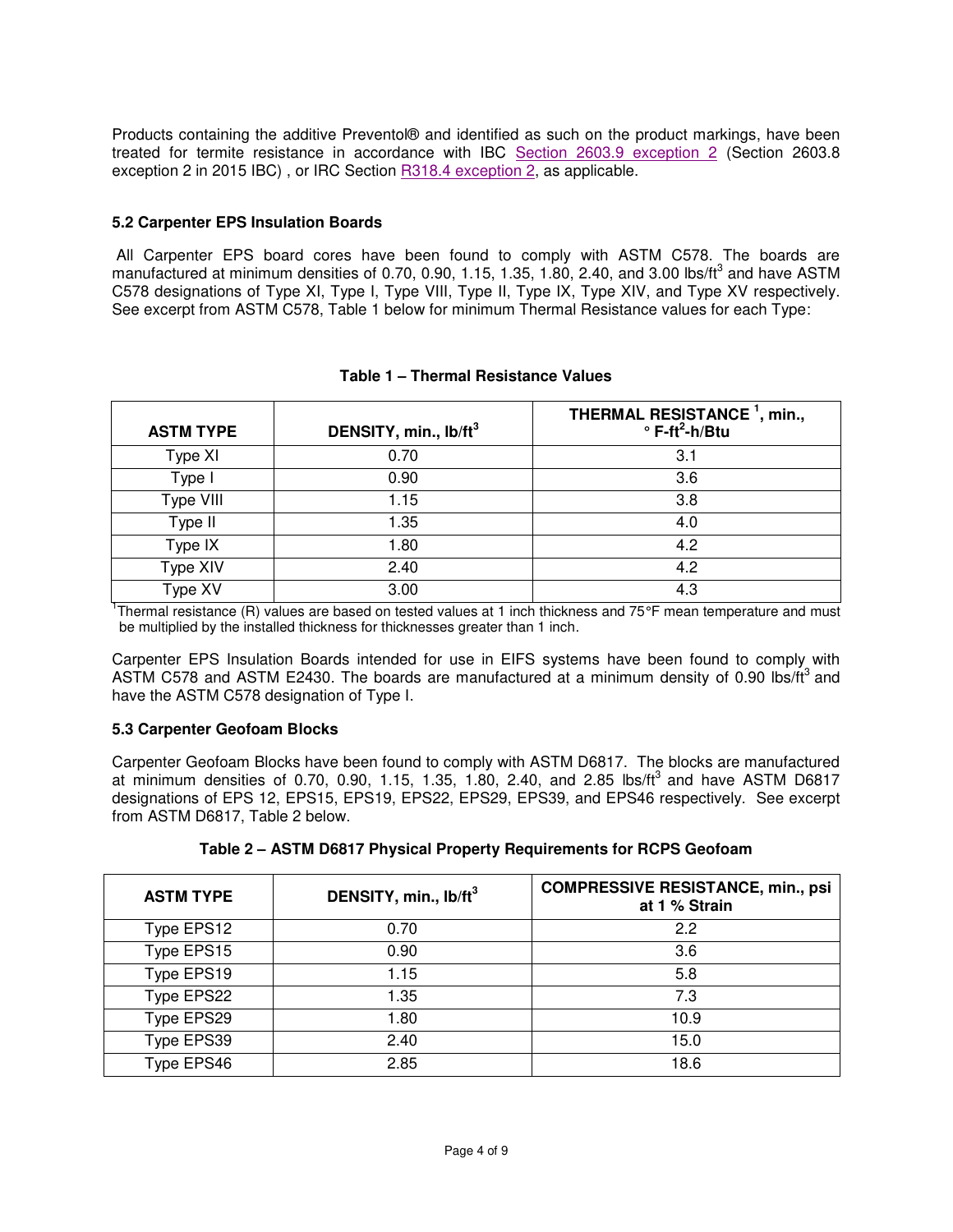#### **6. INSTALLATION**

#### **6.1 General**

The products described in this report are installed in accordance with the manufacturer's published installation instructions and this evaluation report. The manufacturer's published installation instructions and this report must be strictly adhered to, and a copy of the instructions shall be available on the jobsite during installation.

These products must be attached to the structure in a manner that will hold the insulation securely in place. The insulation boards must not be used structurally to resist transverse, axial or shear loads.

The interior of the building must be separated from the insulation with a thermal barrier as required by IBC [Section 2603.4](http://publicecodes.cyberregs.com/icod/ibc/2012/icod_ibc_2012_26_par006.htm) or IRC [Section 316.4,](http://publicecodes.cyberregs.com/icod/irc/2012/icod_irc_2012_3_par211.htm) as applicable.

#### **6.2 For Use as Vapor Retarders**

The products described in this report may be used as vapor retarders based on perm values described in Table 3, when required in accordance with the applicable sections of the IBC, IRC and IECC. Vapor retarders are classified as follows:

Class I: 0.1 perm or less Class II: 0.1 <perm  $\leq$  1.0 perm Class III: 1.0 <perm  $\leq$  10 perms

| <b>ASTM TYPE</b> | DENSITY, min. lb/ft <sup>3</sup> | <b>MAXIMUM PERMEANCE</b> <sup>1</sup> |
|------------------|----------------------------------|---------------------------------------|
| Type XI          | 0.70                             | 5.0                                   |
| Type I           | 0.90                             | 5.0                                   |
| Type VIII        | 1.15                             | 3.5                                   |
| Type II          | 1.35                             | 3.5                                   |
| Type IX          | 1.80                             | 2.5                                   |
| Type XIV         | 2.40                             | 2.5                                   |
| Type XV          | 3.00                             | 2.5                                   |

**Table 3 – Water Vapor Permeance of Carpenter Insulation Boards** 

<sup>1</sup>Water vapor permeance values are based on 1 inch thickness when tested in accordance with ASTM C578 and ASTM E96. Actual water vapor permeance values may be calculated based on insulation thickness, by dividing the perm value shown by the installed thickness in inches.

#### **6.3 For Use as Roof Insulation**

Carpenter EPS may be used as a roofing insulation as follows:

- As part of a UL Classified Class A, B, or C roof-covering assembly in accordance with UL 790
- As part of a UL Classified Roof Deck Construction in accordance with UL 1256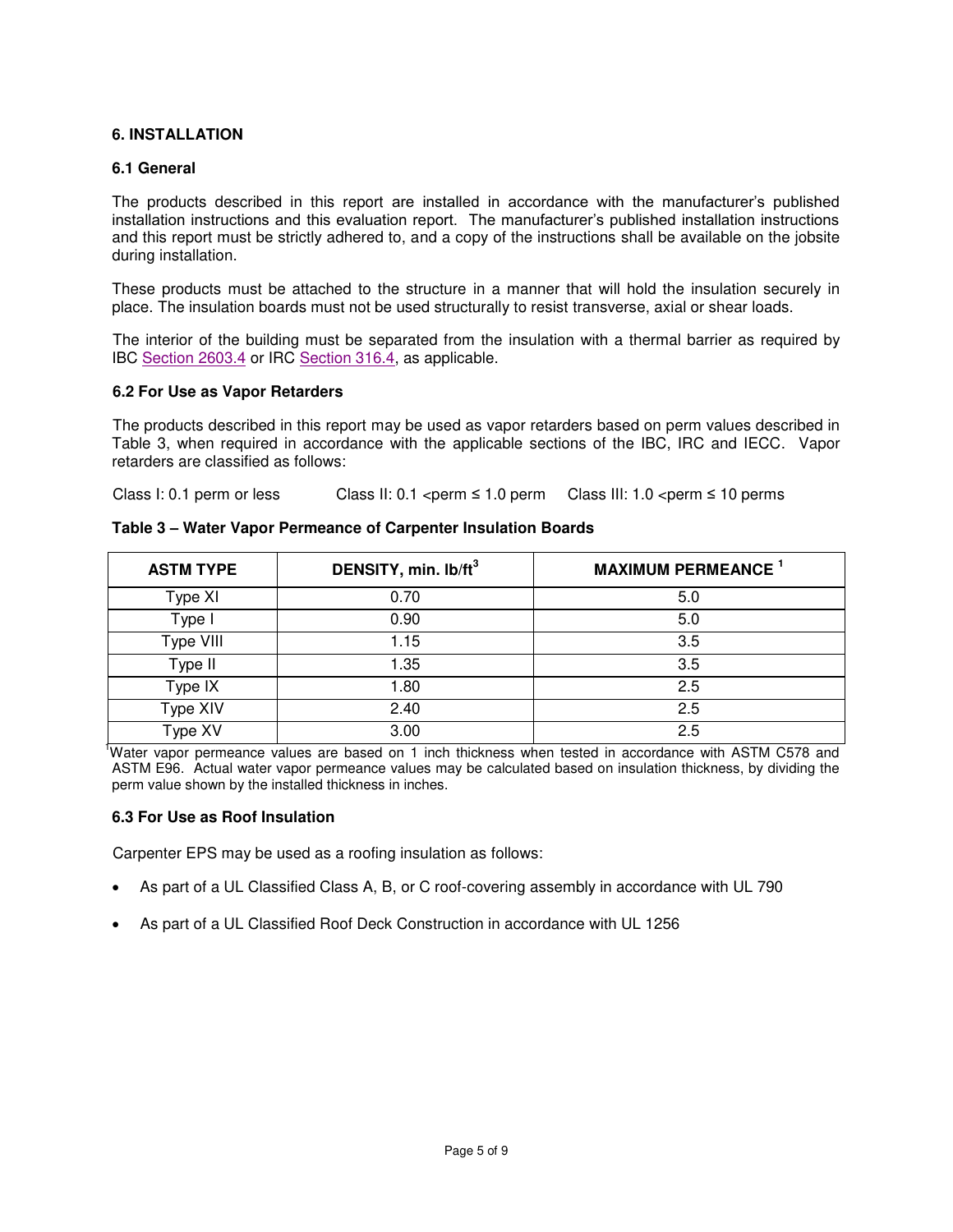#### **6.4 For Use in Attics and Crawl Spaces**

Carpenter EPS may be used on walls of attics and crawl spaces, without the coverings listed in IBC [Section 2603.4.1.6](http://publicecodes.cyberregs.com/icod/ibc/2012/icod_ibc_2012_26_par013.htm) or IRC [Section R316.5.3](http://publicecodes.cyberregs.com/icod/irc/2012/icod_irc_2012_3_par215.htm) and IRC [Section R316.5.4,](http://publicecodes.cyberregs.com/icod/irc/2012/icod_irc_2012_3_par216.htm) as follows:

- 1. Entry to the attic or crawl space is limited to service of utilities, and no storage is permitted. Utilities include, but are not limited to, mechanical equipment, electrical wiring, fans, plumbing, gas or electric hot water heaters, and gas or electric furnaces.
- 2. Attic ventilation is provided when required by [Section 1203.2](http://publicecodes.cyberregs.com/icod/ibc/2012/icod_ibc_2012_12_par004.htm) of the IBC or IRC [Section R806,](http://publicecodes.cyberregs.com/icod/irc/2012/icod_irc_2012_8_sec006.htm) as applicable.
- 3. There are no interconnected crawl space areas
- 4. Air in the attic or crawl space is not circulated to other parts of the building.
- 5. Under-floor (crawl space) ventilation is provided when required by IBC [Section 1203.3](http://publicecodes.cyberregs.com/icod/ibc/2012/icod_ibc_2012_12_par006.htm) or IRC [Section R408.1,](http://publicecodes.cyberregs.com/icod/irc/2012/icod_irc_2012_4_par117.htm) as applicable.
- 6. Combustion air is provided in accordance with IMC [Section 701.](http://publicecodes.cyberregs.com/icod/imc/2012/icod_imc_2012_7_sec001.htm)
- 7. Carpenter Insulation boards are limited to a maximum thickness of 5.7 inches (145 mm) for Type XI, a maximum thickness of 4 inches (102 mm) for Type I, a maximum thickness of 3.25 inches (82.6 mm) for Type VIII, a maximum thickness of 2.67 inches (67.8 mm) for Type II, a maximum thickness of 2 inches (51 mm) for Type IX, a maximum thickness of 1.6 inches (41 mm) for Type XIV, or a maximum thickness of 1.33 inches (34 mm) for Type XV.

#### **6.5 For Use on the Exterior of Above Grade Walls**

Carpenter and Carpenter StyroFold Insulation Boards may be used on the exterior of above grade walls as follows:

- Exterior Walls of One- and Two-Family Dwellings in accordance with the IRC.
- Exterior walls of one story buildings of Types I, II, III, or IV construction in accordance with IBC [Section 2603.4.1.4.](http://publicecodes.cyberregs.com/icod/ibc/2012/icod_ibc_2012_26_par011.htm)
- Exterior walls of Type V construction in accordance with IBC [Section 2603.2, Section 2603.3,](http://publicecodes.cyberregs.com/icod/ibc/2012/icod_ibc_2012_26_par004.htm) and [Section 2603.4.](http://publicecodes.cyberregs.com/icod/ibc/2012/icod_ibc_2012_26_par006.htm)

#### **6.6 Carpenter Geofoam Blocks**

Carpenter Geofoam Blocks are placed loosely on a level surface or existing structural slab. The blocks may be installed in a single layer or in multiple layers.

Structural loads on the Carpenter Geofoam Blocks shall not exceed the compressive resistance at 1% strain in accordance with ASTM D6817. Additional design considerations are included in ASTM D7180 Standard Guide for Use of Expanded Polystyrene (EPS) Geofoam and ASTM D7557 Standard Practice for Sampling of Expanded Polystyrene Geofoam Specimens.

When Carpenter Geofoam Blocks are less than 4 inches in thickness, the interior of the building must be separated from the geofoam blocks with a thermal barrier as required by IBC [Section 2603.4](http://publicecodes.cyberregs.com/icod/ibc/2012/icod_ibc_2012_26_par006.htm) or IRC [Section R316.4,](http://publicecodes.cyberregs.com/icod/irc/2012/icod_irc_2012_3_par211.htm) as applicable.

When Carpenter Geofoam blocks used in interior applications are greater than 4 inches in thickness, a minimum 1 inch concrete or masonry material must cover the geofoam blocks on all faces.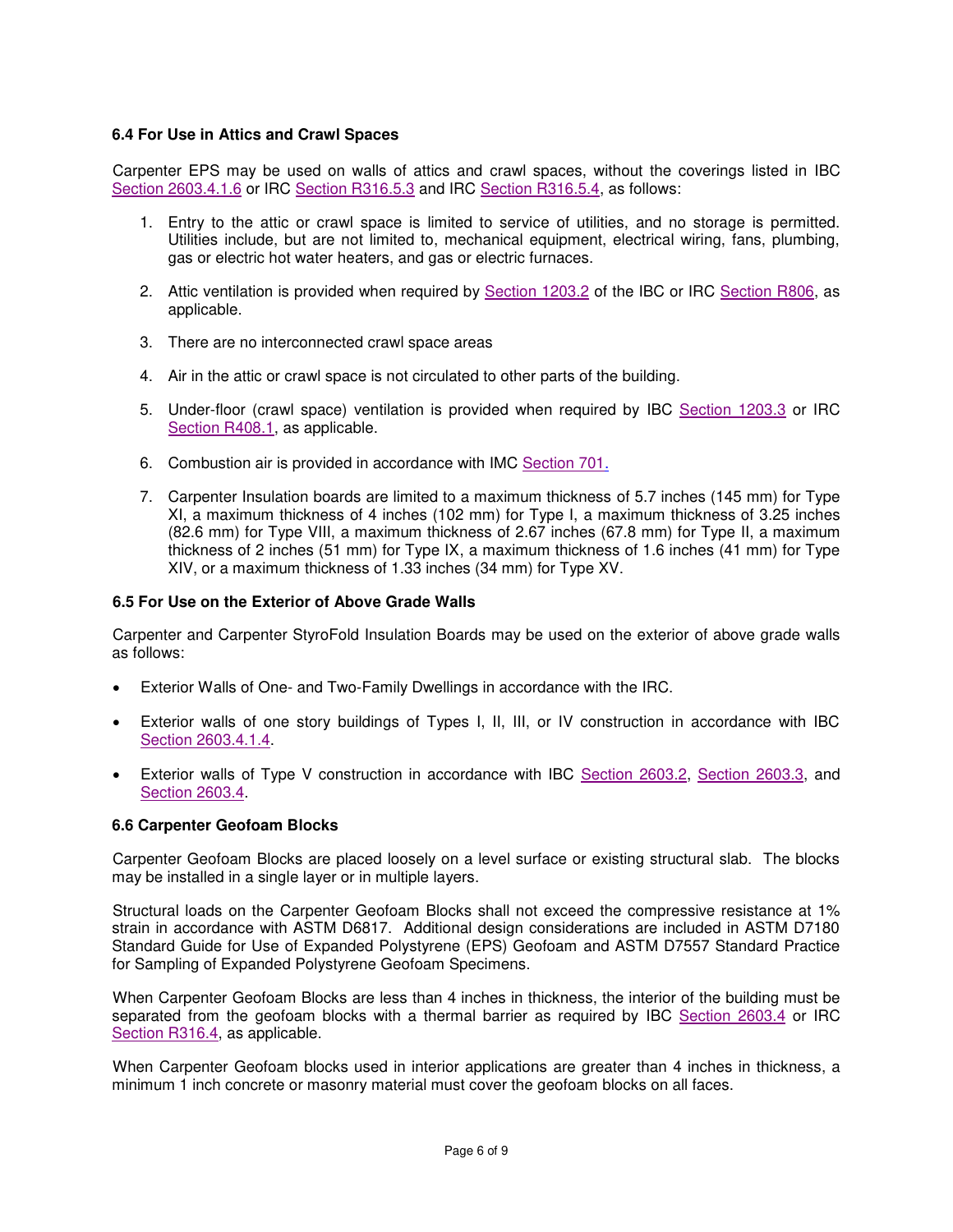## **7. CONDITIONS OF USE**

## **7.1 General**

The products described in this report comply with, or are suitable alternatives to what is specified in the codes listed in Section 2 of this report, subject to the following conditions: the products must be produced, identified, and installed in accordance with the manufacturer's published installation instructions. If there is a conflict between this report and the manufacturer's instructions, this report governs.

In areas where the probability of termite infestation is defined as "very heavy", the products described in this report that have not been treated for termite resistance, as described in 5.1 must be installed in accordance with IBC [Section 2603.9](http://publicecodes.cyberregs.com/icod/ibc/2012/icod_ibc_2012_26_par033.htm) (Section 2603.8 in 2015 IBC) or IRC [Section R318.4,](http://publicecodes.cyberregs.com/icod/irc/2012/icod_irc_2012_3_par249.htm) as applicable.

The products described in this report must be separated from the building interior with a thermal barrier, such as  $\frac{1}{2}$  in. gypsum board, as required by IBC [Section 2603.4](http://publicecodes.cyberregs.com/icod/ibc/2012/icod_ibc_2012_26_par006.htm) or IRC [Section 316.4,](http://publicecodes.cyberregs.com/icod/irc/2012/icod_irc_2012_3_par211.htm) as applicable.

## **7.2 Carpenter Insulation Products**

For a listing of applicable UL Certifications for Carpenter Insulation Boards, see the Online Certifications Directory for the following categories:

- See UL Online Certifications Directory for Foamed Plastic, UL Classified for Surface Burning Characteristics in accordance with UL723 [\(BRYX\).](http://database.ul.com/cgi-bin/XYV/cgifind/LISEXT/1FRAME/srchres.html?collection=/data3/verity_collections/lisext&vdkhome=/data3/verity_sw_rev24/common&SORT_BY=textlines:asc,ccnshorttitle:asc&query=R11783%3cIN%3eFile_Number+and+BRYX%3cIN%3eCCN)
- See UL Online Certifications Directory for Polystyrene Thermal Insulation, Rigid Cellular, UL Classified in accordance with ASTM C578 [\(QORW\).](http://database.ul.com/cgi-bin/XYV/cgifind/LISEXT/1FRAME/srchres.html?collection=/data3/verity_collections/lisext&vdkhome=/data3/verity_sw_rev24/common&SORT_BY=textlines:asc,ccnshorttitle:asc&query=R11783%3cIN%3eFile_Number+and+QORW%3cIN%3eCCN)
- See UL Online Certifications Directory for Class A, B, or C roof-covering assemblies UL Classified in accordance with UL 790 [\(TGFU\).](http://database.ul.com/cgi-bin/XYV/cgifind/LISEXT/1FRAME/srchres.html?collection=/data3/verity_collections/lisext&vdkhome=/data3/verity_sw_rev24/common&SORT_BY=textlines:asc,ccnshorttitle:asc&query=R11783%3cIN%3eFile_Number+and+TGFU%3cIN%3eCCN)
- See UL Online Certifications Directory for Roof Deck Constructions (Nos. [292,](http://database.ul.com/cgi-bin/XYV/cgifind/LISEXT/1FRAME/srchres.html?collection=/data3/verity_collections/lisext&vdkhome=/data3/verity_sw_rev24/common&SORT_BY=textlines:asc,ccnshorttitle:asc&query=292%3cIN%3eFile_Number+and+TGKX%3cIN%3eCCN) [458,](http://database.ul.com/cgi-bin/XYV/cgifind/LISEXT/1FRAME/srchres.html?collection=/data3/verity_collections/lisext&vdkhome=/data3/verity_sw_rev24/common&SORT_BY=textlines:asc,ccnshorttitle:asc&query=458%3cIN%3eFile_Number+and+TGKX%3cIN%3eCCN) [631,](http://database.ul.com/cgi-bin/XYV/cgifind/LISEXT/1FRAME/srchres.html?collection=/data3/verity_collections/lisext&vdkhome=/data3/verity_sw_rev24/common&SORT_BY=textlines:asc,ccnshorttitle:asc&query=631%3cIN%3eFile_Number+and+TGKX%3cIN%3eCCN) [666,](http://database.ul.com/cgi-bin/XYV/cgifind/LISEXT/1FRAME/srchres.html?collection=/data3/verity_collections/lisext&vdkhome=/data3/verity_sw_rev24/common&SORT_BY=textlines:asc,ccnshorttitle:asc&query=666%3cIN%3eFile_Number+and+TGKX%3cIN%3eCCN) [667,](http://database.ul.com/cgi-bin/XYV/cgifind/LISEXT/1FRAME/srchres.html?collection=/data3/verity_collections/lisext&vdkhome=/data3/verity_sw_rev24/common&SORT_BY=textlines:asc,ccnshorttitle:asc&query=667%3cIN%3eFile_Number+and+TGKX%3cIN%3eCCN) [669,](http://database.ul.com/cgi-bin/XYV/cgifind/LISEXT/1FRAME/srchres.html?collection=/data3/verity_collections/lisext&vdkhome=/data3/verity_sw_rev24/common&SORT_BY=textlines:asc,ccnshorttitle:asc&query=669%3cIN%3eFile_Number+and+TGKX%3cIN%3eCCN) [681,](http://database.ul.com/cgi-bin/XYV/cgifind/LISEXT/1FRAME/srchres.html?collection=/data3/verity_collections/lisext&vdkhome=/data3/verity_sw_rev24/common&SORT_BY=textlines:asc,ccnshorttitle:asc&query=681%3cIN%3eFile_Number+and+TGKX%3cIN%3eCCN) [683\)](http://database.ul.com/cgi-bin/XYV/cgifind/LISEXT/1FRAME/srchres.html?collection=/data3/verity_collections/lisext&vdkhome=/data3/verity_sw_rev24/common&SORT_BY=textlines:asc,ccnshorttitle:asc&query=683%3cIN%3eFile_Number+and+TGKX%3cIN%3eCCN).

## **7.3 Carpenter Geofoam Blocks**

Carpenter Geofoam Blocks less than 4 in. in thickness must be separated from the building interior with a thermal barrier such as ½ in. gypsum board, as required by IBC [Section 2603.4](http://publicecodes.cyberregs.com/icod/ibc/2012/icod_ibc_2012_26_par006.htm) or IRC [Section 316.4,](http://publicecodes.cyberregs.com/icod/irc/2012/icod_irc_2012_3_par211.htm) as applicable. Carpenter Geofoam Blocks greater than 4 in. in thickness must be separated from the building interior with a minimum 1 in. thick concrete or masonry on all faces as required by IBC [Section](http://publicecodes.cyberregs.com/icod/ibc/2012/icod_ibc_2012_26_par008.htm)  [2603.4.1.1.](http://publicecodes.cyberregs.com/icod/ibc/2012/icod_ibc_2012_26_par008.htm)

Design loads to be resisted by the Carpenter Geofoam Blocks must be determined in accordance with the IBC or IRC, as applicable, and must not exceed the allowable loads noted in this report.

All construction documents specifying the Carpenter Geofoam Blocks must comply with the design limitations of this report. Design calculations and details for the specific applications must be furnished to the code official to verify compliance with this report and applicable codes. The documents must be prepared by a registered design professional where required by the statutes of the jurisdiction in which the project is to be constructed.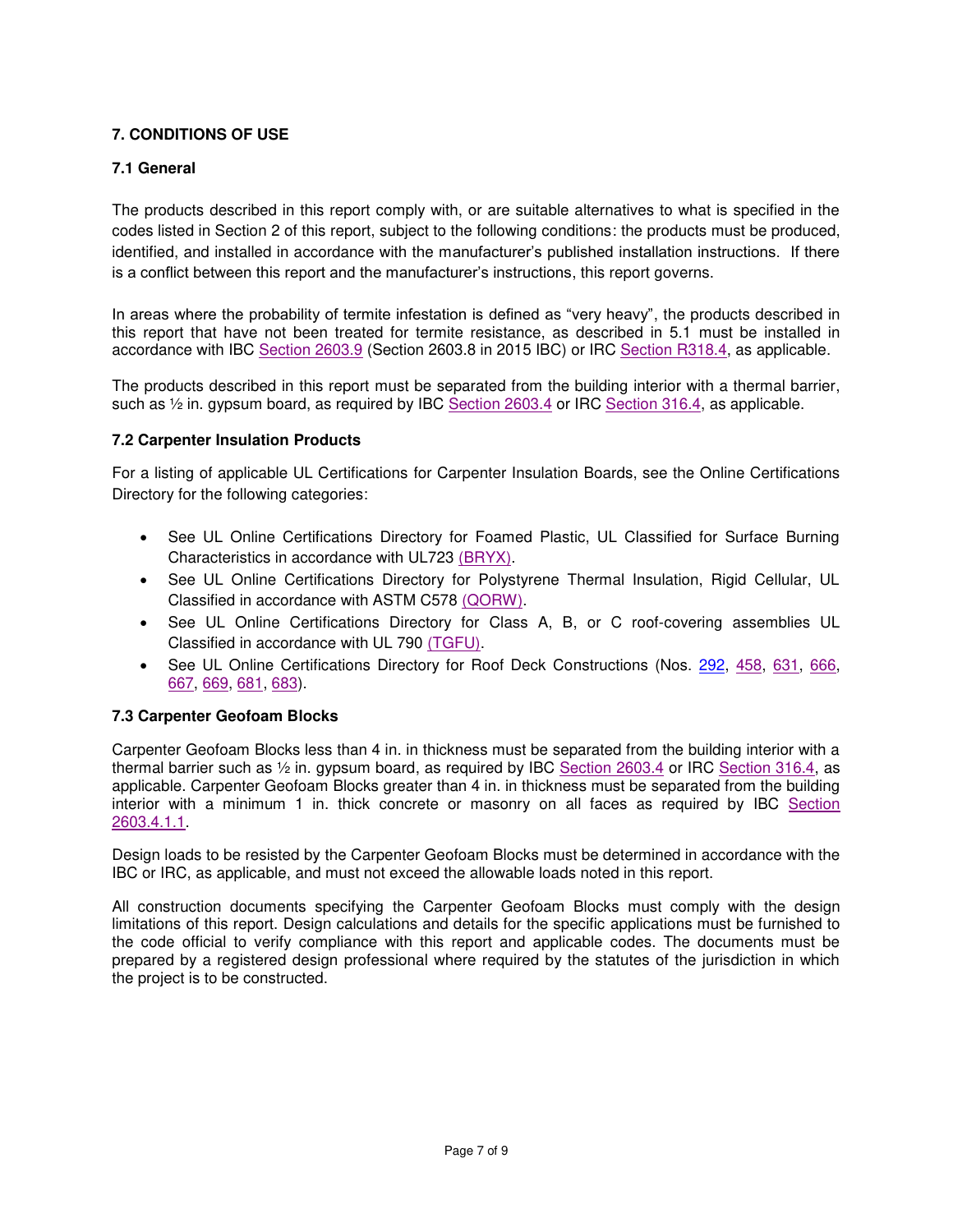For a listing of applicable UL Certifications for Carpenter Geofoam Blocks, see the Online Certifications Directory for the following categories:

- See UL Online Certifications Directory for Foamed Plastic, UL Classified for Surface Burning Characteristics in accordance with UL723 [\(BRYX\).](http://database.ul.com/cgi-bin/XYV/cgifind/LISEXT/1FRAME/srchres.html?collection=/data3/verity_collections/lisext&vdkhome=/data3/verity_sw_rev24/common&SORT_BY=textlines:asc,ccnshorttitle:asc&query=R11783%3cIN%3eFile_Number+and+BRYX%3cIN%3eCCN)
- See UL Online Certifications Directory for Polystyrene Thermal Insulation, Rigid Cellular, UL Classified in accordance with ASTM C578 [\(QORW\).](http://database.ul.com/cgi-bin/XYV/cgifind/LISEXT/1FRAME/srchres.html?collection=/data3/verity_collections/lisext&vdkhome=/data3/verity_sw_rev24/common&SORT_BY=textlines:asc,ccnshorttitle:asc&query=R11783%3cIN%3eFile_Number+and+QORW%3cIN%3eCCN)
- See UL Online Certifications Directory for Foamed Plastic, UL Classified for Interior Building Construction in accordance with UL 1715 [\(OERU\)](http://database.ul.com/cgi-bin/XYV/cgifind/LISEXT/1FRAME/srchres.html?collection=/data3/verity_collections/lisext&vdkhome=/data3/verity_sw_rev24/common&SORT_BY=textlines:asc,ccnshorttitle:asc&query=R11783%3cIN%3eFile_Number+and+OERU%3cIN%3eCCN).

## **7.4 Manufacturing Locations:**

The products are manufactured at the following locations described in Table 6 under the UL LLC Listing or Classification and Follow-Up Service Program, which includes audits in accordance with ICC-ES Acceptance Criteria for Quality Documentation, AC 10.

| <b>LOCATION</b>                  | <b>PLANT ID NO.</b> |  |
|----------------------------------|---------------------|--|
| 5100 Frontage Rd.                | 91                  |  |
| Lakeland, FL 33815               |                     |  |
| 57B Olin Way                     |                     |  |
| <b>PO Box 129</b>                | 89                  |  |
| Fogelsville, PA 18051            |                     |  |
| 1021 E. Springfield Rd.          | 88                  |  |
| High Point, North Carolina 27263 |                     |  |

#### **Table 6 – Carpenter Manufacturing Locations**

#### **8. SUPPORTING EVIDENCE**

## **8.1 Carpenter Insulation Products**

- **8.1.1** Data in accordance with ICC-ES Acceptance Criteria for Foam Plastic Insulation (AC12), dated June 2012.
- **8.1.2** Data in accordance with ICC-ES Acceptance Criteria for Termite Resistant Foam Plastics (AC239), dated October 2008.
- **8.1.3** UL Classification reports in accordance with UL 723, ASTM C578, and UL 790. See UL Product Certification Categories (BRYX), (QORW), and (TGFU).

See links to UL's On-Line Certification Directory in Section 7.2.

**8.1.4** Documentation of quality system elements described in AC10, dated December 2014.